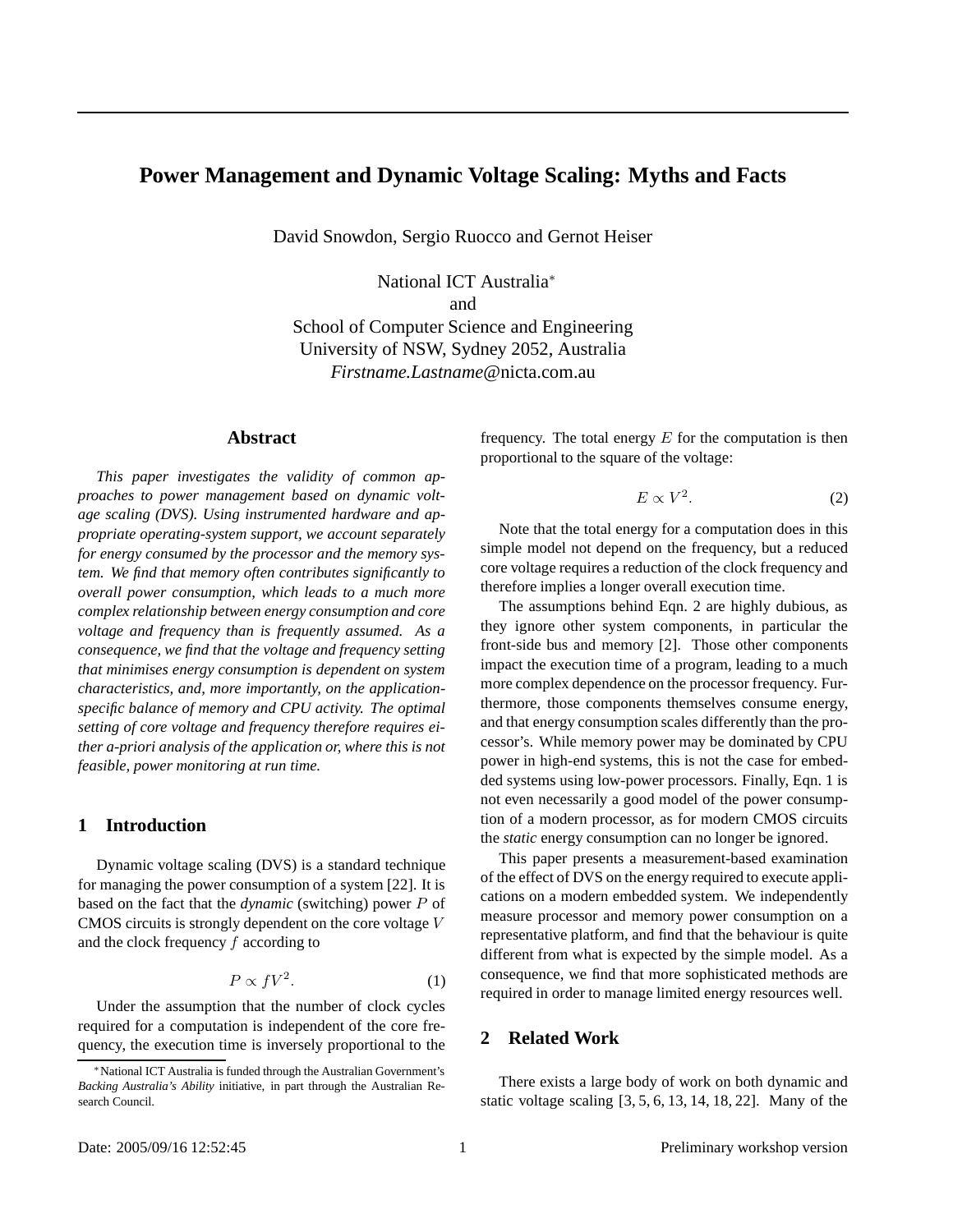ideas developed by Weiser et al. [22] and Govil et al. [5] form the basis of these algorithms: that the CPU idle (slack) time should be minimised by slowing the CPU core frequency. This reduces the DVS problem to estimating the idle time.

Other studies have examined frequency and voltage scaling in time-sensitive systems [11,19,20,24]. One approach is to use timing information which is available in real-time systems. This can allow static schedules to be developed such that processor utilisation is maximised (all deadlines are only just met). Modifications can be made to the schedule on-line in order to make use of slack-time made available by processes which complete before their deadlines.

Weissel and Bellosa [23] measured the effect of frequency scaling on the performance and total power consumption of an XScale-based computer running several benchmarks. They examined the number of memory references and instructions executed at runtime in order to determine the memory dependence of an application, and thus estimate its response to a reduction in CPU frequency (a memory-bound application will be limited by memory speed rather than CPU speed). They determine what CPU core frequency will result in a 10% or less reduction in performance for the process. No voltage scaling was used in this work. Choi et al [10] refined this work to allow a dynamic rather than static tradeoff between power and performance reduction by characterising process memory and CPU usage at run-time.

There are several previous studies of the power consumed by real computers. The most relevant is that of Miyoshi et al [16] who examine a set of microbenchmarks running on two different platforms. They find that in some cases the lowest-performance setting may not give the lowest total energy. They also provide a methodology for choosing which settings shoud be ignored.

Fan et al. [2] used a modified simulator to estimate the power consumed by an XScale-based device with poweraware SDRAM. They observe that, owing to a system's static power consumption (particularly owing to DRAM), the energy reduction via frequency scaling can be outweighed by the energy resulting from a longer execution time. Their results indicate that an aggressive memory power-down policy such as that which they had previously developed [1] can reduce this effect.

Martin [14] studied the effect of frequency scaling on battery lifetime, developing a system for identifying the CPU frequency at which the most computation could be performed using a single battery charge.

Flinn et al. [4] conducted a similar study of the ItSY pocket computer, using external power management and off-line evaluation. Micro-benchmarks were used to study the effect of frequency scaling on the processor's performance and power consumption. Voltage scaling was not examined.

#### **3 Benchmarks**

A number of benchmarks were used to represent typical workloads for a variety of embedded system. The majority of these were taken from the MiBench [7] suite, along with four others, also representing typical embedded applications, described in previous work [21]. Each benchmark in this collection represents a fixed amount of "work" for the system, therefore the total energy for each benchmark is directly comparable.

MiBench is a suite developed by the academic community with the explicit aim of representing embedded workloads. The particular benchmarks used were selected based on their resource requirements: many of the MiBench tests require large input data which could not be accommodated on the RAM disk of our disk-less system. The future addition of network and disk support to PLEB 2 should allow the full suite to be executed. Furthermore, benchmarks which ran for less than four seconds were excluded to avoid measuring start-up and wind-down energy.

All output was discarded to avoid filesystem overheads and resource constraints.

#### **4 Experimental Platform**

The experiments were performed on PLEB 2 [21], a power-aware computer based on ARM XScale processor running a standard Linux OS, augmented with current sensors to measure the power consumption of the CPU core, RAM, and I/O devices.

#### **4.1 Hardware**

PLEB 2 is a single-board computer based on the Intel XScale PXA255 [9]. The PXA255 was chosen as being representative of high-performance, low-power CPUs designed for use in embedded systems. It consists of a 400MHz ARMv5TE-compatible core combined with a set of onchip peripheral units including memory, interrupt, DMA and LCD controllers.

The computer consists of the CPU, SDRAM and flash memory. The SDRAM is implemented using two Micron MT48LC16M16A2 ICs [15], and the flash is implemented using two Intel TE28F320 ICs [8]. Three switching power supplies generate core, memory and IO power. A minimal set of peripherals (infra-red, USB, and serial port) are provided on-board. An 8-bit microcontroller performs a super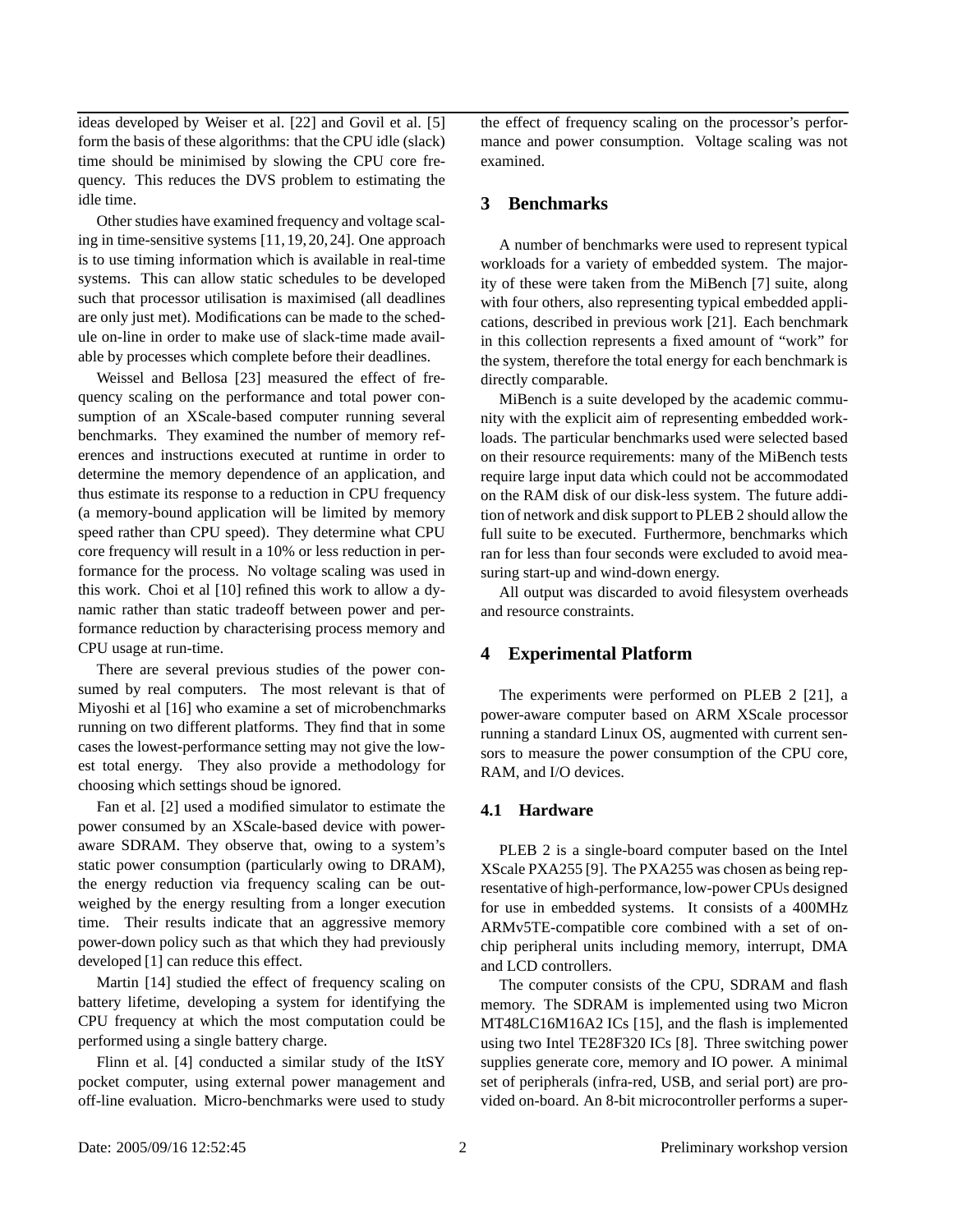visory role. The PXA255, flash, SDRAM and the power supply represent the core of a typical embedded system.

Linux 2.4.19, Linux 2.6.8, L4ka::Pistachio [12], and Iguana [17] have been adapted to run on PLEB 2 hardware.

#### **4.2 Power management features**

PLEB 2 supports a number of power management features. Frequency/voltage scaling and low-power modes are software-managed throttling mechanisms of interest.

The PXA255 supports the frequency scaling of three main clocks:

- the CPU core (*core*);
- the PXBus (*pxbus*): an internal bus that links the CPU core, DMA/Bridge, memory controller and LCD controller;
- the memory clock (*memclk*): drives the memory and LCD controller.

While the hardware which controls the frequency settings will allow a large number of combinations of core, pxbus and memclk frequencies, only a subset of these will allow the system to operate correctly (i.e. within the upper and lower frequency limits for all components in the system). All of the valid setpoints are shown in in Table 1.

The power-supply chip used in PLEB 2 (Epson S1F81100) supports voltage scaling. The core (CPU) voltage can be varied in 0.1V increments. This voltage is set to the appropriate value as given in the PXA255 developer's manual [9].

The PXA255, SDRAM and flash memory all support low-power states. In these states, the devices have a reduced functionality, but use significantly less power. For the PXA255, there are several modes: run/turbo, idle, 33MHz idle and sleep. Run/turbo are active modes where the CPU is running. Turbo mode is a mechanism for performing fast frequency changes by synchronously switching a clock divider. Idle mode stops the CPU core clock but does not halt its generation, avoiding loss of state and supporting a fast recovery to run mode. 33MHz idle and sleep mode are progressively deeper sleep states that require longer recovery times.

The Micron SDRAM also supports low-power modes. While not being accessed, it maintains an active standby mode which, according to the datasheet [15], consumes a maximum of 132mW per chip (although the typical idle current has been measured to be much lower on PLEB 2). If the chip is put into power-down mode (data is retained, but the chip must be refreshed periodically) it consumes a maximum of 6.6mW.

The Intel Flash chips have very effective automatic power management: according to the datasheet [8] they use less than 1mW unless being read/written, and even less when in one of the available power-down mode. Since the power consumption of flash is very small compared to CPU and memory we ignore it in our discussion.

#### **4.3 Measurement system**

The computing core of PLEB 2 is supplied by three power supplies. These are dedicated to the CPU core (nominally 1.5V), memory bus devices (3.3V), and IO devices (3.3V). Each of these power supplies is instrumented using a small series resistor and an amplifier. The analogue-todigital converter within the on-board microcontroller reads the resulting signal. The voltage on the supplies is assumed to be sufficiently constant as to not require measurement. The power can then be calculated via  $P = IV$ .

Data collected is transferred from the microcontroller to the PXA255 via an I2C bus. Statistical sampling is used to associate the power readings with the running processes. For each sample, a series of interrupts are generated to record which process the sample should be attributed to, and to start the transfer of data. The resulting information is made available at user level at run-time.

The overhead associated with handling the measurements on the PXA255 will introduce an error to the measurement of time, cache misses, writebacks, etc. This is because the CPU will spend some time handling the interrupts, and because the events associated with the interrupt handlers. This overhead varies between 2% and 10% of execution time depending on the nature of the application. Because the sampling rate is independent of the processor speed the overheads will vary. The measured power is not affected by the measurement system because the power samples are always taken when running the real system.

Further information regarding the measurement system, its overheads and validation is given in a previous publication [21].

Cache miss and write-back numbers were determined using the PXA255's performance monitoring unit and appropriate OS support.

All experiments were run on Linux 2.4.19, modified to provide memory and CPU energy accounting through the /proc file system, from where it can be accessed by a modified time() function.

## **5 Methodology**

A number of operating points were chosen. Each operating point defines a specific hardware configuration under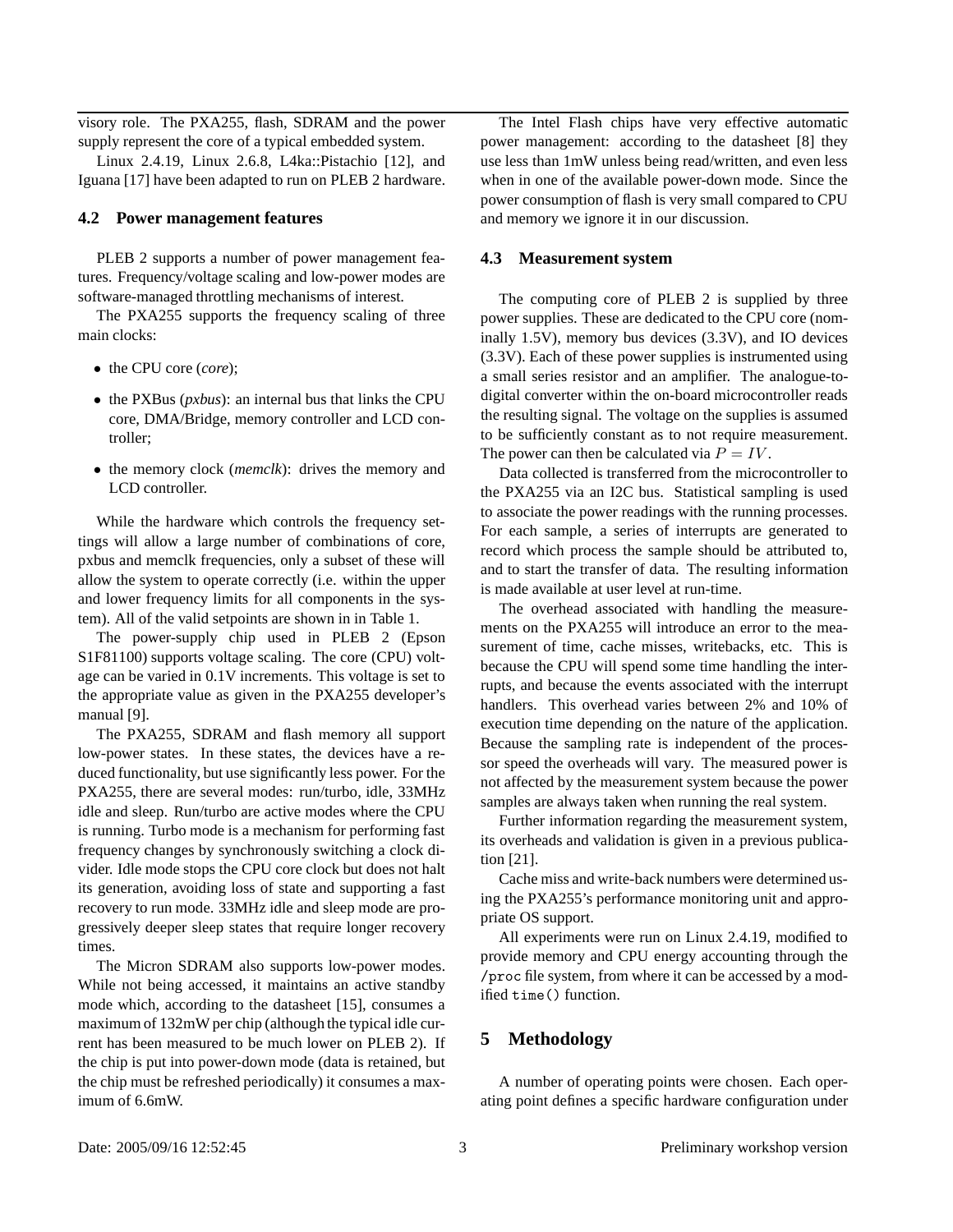| $\sqrt{core}$ | $f_{cpu}$ (MHz) | $f_{pxbus}$ (MHz) | $f_{mem}$ (MHz) |
|---------------|-----------------|-------------------|-----------------|
| 1.0           | 99.5            | 50.0              | 99.5            |
| 1.0           | 199.1           | 99.5              | 99.5            |
| 1.1           | 298.6           | 99.5              | 99.5            |
| 1.3           | 398.1           | 99.5              | 99.5            |
| 1.3           | 398.1           | 199.5             | 99.5            |

**Table 1. Hardware configurations under test**



**Figure 1. Normalised CPU energy**

test. Five operating points (as shown in Table 1) were initially available as defined by the frequency-setting code in Linux — those where operating points where the memory frequency was 99.5MHz. By varying (and even overclocking) the memory frequency it would be possible obtain a larger number of operating points than those used.

The platform was configured according to each of the operating points and the benchmarks executed. The mean current was measured for the CPU and memory power supplies (since no devices are connected to the IO supply, that supply was deemed irrelevant) and recorded on the RAM disk. The results were later transferred to a PC for analysis. Each experiment was repeated 10 times and the results averaged, standard deviations were less than 1%.

## **6 Results**

Fig. 1 shows the processor's energy consumption of the various benchmarks as a function of the core frequency, normalised to the energy consumption at the lowest clock rate (100MHz). There are two values at the highest frequency (400MHz) correspond with the two different processor bus frequencies used at that setting.

The bold line shows the prediction of Eqn. 2. Contrary to



**Figure 2. Memory power**

naïve theory, we find that the energy is in fact quite dependent on the clock rate: Increasing the core frequency from 100MHz to 200MHz (at unchanged core voltage) results in a drop of total energy for all benchmarks. Further frequency increases lead to increases in energy, as they are accompanied by voltage scaling. The benchmarks consistently stay *below* the predictions of Eqn. 2 — in other words, Eqn. 2 *over-estimates* the benefit from DVS.

This effect can be explained with the processor's *static* power consumption, which is independent of the core frequency. As the runs with a faster clock require less total time, the total static energy consumption is less in those cases.

The two benchmarks whose energy, under frequency *and* voltage scaling (from 200 to 400MHz), grows steeper than the theory are gzip and typeset, which are both memorylimited while the others are CPU-limited. Memory is always clocked at the same rate, and therefore a memorylimited application's execution time benefits less from an increase in the core frequency than CPU-limited applications. Hence, for those benchmarks the influence of the static energy increases with increasing clock speed.

Memory behaves differently than the processor, and is best examined in the power, rather than the energy dimension. As Fig. 2 shows, most benchmarks consume very little memory power, and it is very weakly dependent on the core frequency. These benchmarks run essentially out of cache and cause very little memory traffic, so we see mainly the static energy of RAM, which is attributed to DRAM refreshes, leakage and powering input/output buffers. The memory-intensive benchmarks show a strong frequency dependence at lower clock rates, which then flattens out, a consequence of the saturation of the memory system in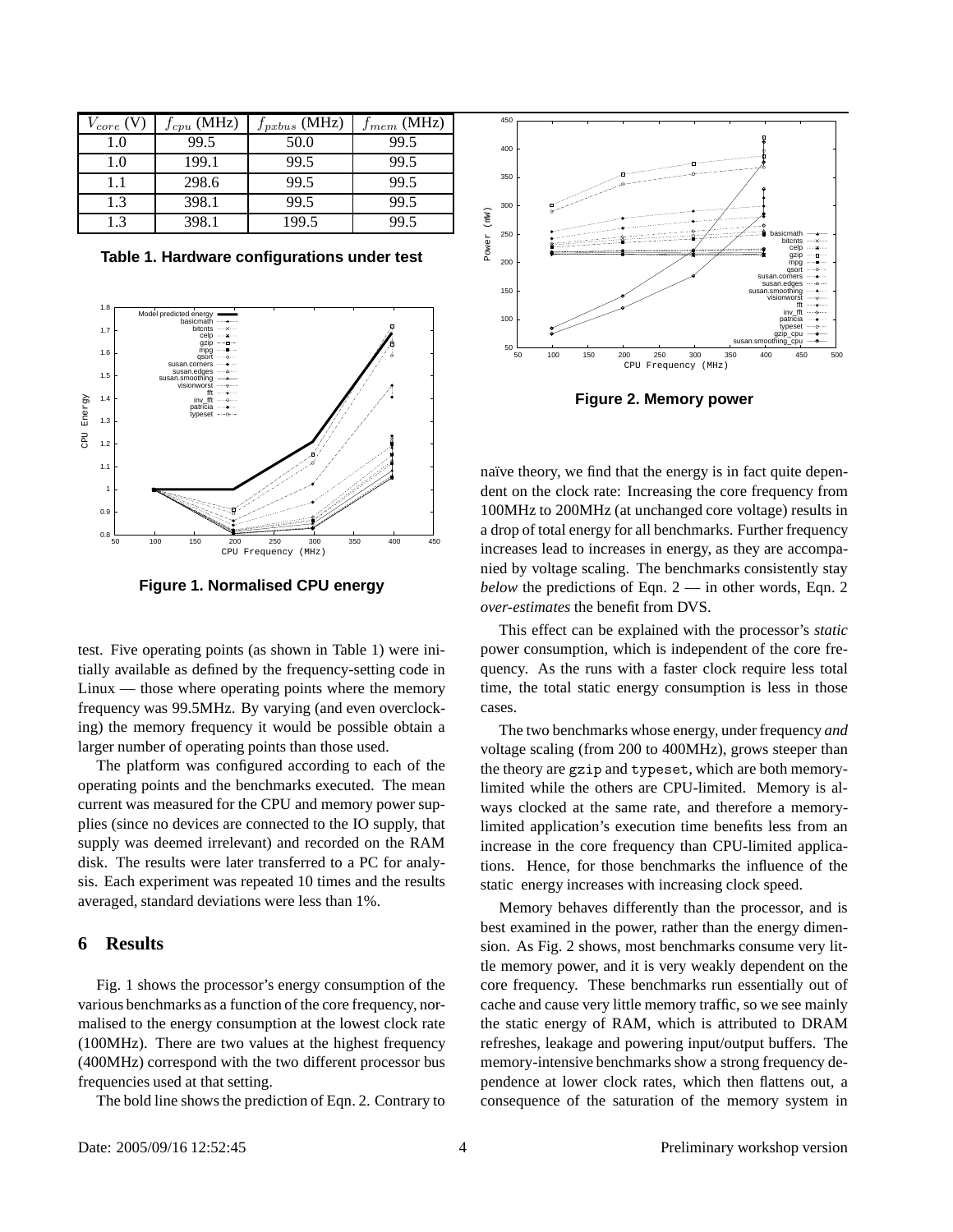

**Figure 3. Normalised total energy**

those runs. Note also that the difference of the two data points at the highest frequency (corresponding to different bus frequencies, see Table 1) is highest for the memorylimited benchmarks.

The flat curves mean that memory power scales very little with core frequency. Translated into total energy (accounting for total execution time) this means that memory energy use is actually *lowest* at the *highest* clock rates.

Also shown in Fig. 2 (strongly rising curves) is the minimal and maximal CPU power consumed by the benchmarks. It can be seen that, compared to memory power, the range is relatively small, and except at the highest core frequency, CPU power is dominated by memory power.

This helps explain Fig. 3, which shows the total (CPU+memory) energy for the execution of the benchmarks. Inclusion of the memory energy leads to results which bear no similarity whatsoever with the model of Eqn. 2, and, contrary to folklore, shows that the highest clock rates actually *minimise* the energy requirements of the computations!

This result is somewhat misleading, however. The higher clock rates lead to faster completions of the runs. A more fair comparison of energy requirements needs to compare the energy used over the same total time period [2]. This means that the slack time remaining after an early completion results in an idle system, which still consumes power. We assume that the system, when idle, switches to the lowpower idle mode from which it can be woken up quickly when an interrupt arrives (indicating a new computation task).

The result is shown in Fig. 4. We can clearly see that for all benchmarks the total energy is minimised at some intermediate frequency, neither the highest nor the lowest.



**Figure 4. Normalised total energy padded to equal total time**



**Figure 5. Memory power as a function of the cache miss rate**

That frequency depends on the particular benchmark, it is lower for the memory-intensive than for the CPU-intensive benchmarks. The optimal frequency will obviously also depend on characteristics of the system, such as type and size of memory.

Weissel and Bellosa [23] model memory energy by using a performance counter to measure memory references, and assume that the energy cost of each memory reference is the same. Many systems (such as ours) do not provide such performance counters. One can attempt to approximate the number of memory references by the number of cache misses (for which the PXA255 has performance counters). Fig. 5 shows that this is inaccurate, as a single cache miss can produce either one or two memory references. For this figure we ran synthetic benchmarks which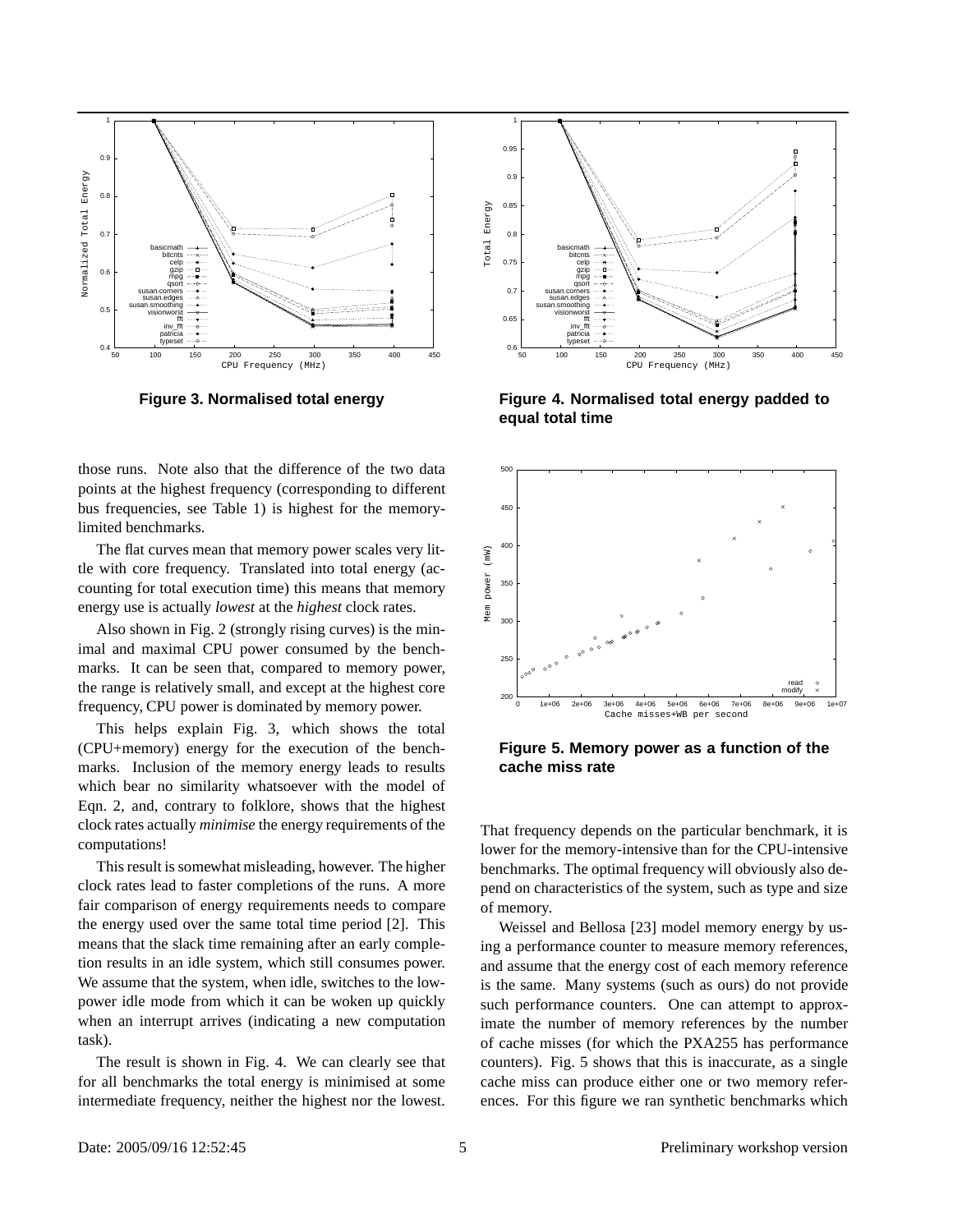in a tight loop contained load instructions (*read* case in the figure), or load instructionsfollowed immediately by a store to the same memory location (*modify*). Varying numbers of nop instructions were inserted to vary the cache miss rate. We see that the modify case has a higher memory-energy cost per cache miss than the read, owing to the higher number of memory operations (write-back followed by a refill, compared to just the refill). A realistic load would lie somewhere in between those extremes, but it would be difficult to predict where. In addition, the presence of read and write buffers significantly complicates any modelling of memory traffic from cache miss rates.

## **7 Discussion**

Our results show that traditional model of Eqn. 2 is not suitable for estimating the effect of DVS on modern processors, as it ignores the effect of static power, and grossly distorts reality. Furthermore, our measurements confirm that memory contributes significantly to the power consumption of embedded systems, and attempts to manage power without taking memory into account will likely lead to incorrect results.

Static power is also important for memory, and should be ideally be minimised by keeping as much RAM as possible in a low-power state. Furthermore, modelling dynamic memory power by measuring cache misses can produce misleading results, unless read and write misses can be measured separately (and even then it would be difficult to achieve good accuracy), owing to the complex memoryaccess patterns resulting from a processor which augments caches by read and write buffers.

Overall we find that the dependence of the energy cost of a computation on the processor core voltage and frequency is a complex function of system configuration and properties of the application, too complex to predict an energyoptimal operating point for DVS using simple models.

In some cases, the optimal operation may be determined by off-line measurements, but in general this is only possible if application loads are known well in advance. The only alternative is to determine the optimal voltage and frequency setting at run-time, based on the observation of the actual power consumption.

While we have shown how, with the help of some relatively simple instrumentation, such observation can be performed on off-the-shelf processors, this only provides the input data for successful power management. The required algorithms and policies remain the subject of future work.

### **References**

- [1] X. Fan, C. Ellis, and A. Lebeck. Memory controller policies for DRAM power management. In *Proceedings of the International Symposium on Low Power Electronics and Design (ISLPED)*, 2001.
- [2] X. Fan, C. Ellis, and A. Lebeck. Synergy between poweraware memory and processor voltage scaling. In *Proceedings of the Proceedings of the Workshop on Power Aware Computer Systems (PACS)*. Springer-Verlag, December 2003.
- [3] K. Flautner, S. K. Reinhardt, and T. N. Mudge. Automatic performance setting for dynamic voltage scaling. In *Mobile Computing and Networking*, pages 260–271, 2001.
- [4] J. Flinn, K. Farkas, and J. Anderson. Power and energy characterization of the ItSY pocket computer (version 1.5). Technical Report TN-56, Western Research Laboratory, Compaq, 2000.
- [5] K. Govil, E. Chan, and H. Wasserman. Comparing algorithm for dynamic speed-setting of a low-power CPU. In *Mobile Computing and Networking*, pages 13–25, 1995.
- [6] D. Grunwald, P. Levis, K. I. Farkas, C. B. Morrey III, and M. Neufeld. Policies for dynamic clock scheduling. In *Proceedings of the 4th Symposium on Operating Systems Design and Implementation (OSDI)*, pages 73–86, 2000.
- [7] M. R. Guthaus, J. S. Ringenberg, D. Ernst, T. M. Austin, T. Mudge, and R. B. Brown. MiBench: A free, commercially representative embedded benchmark suite. In *IEEE 4th Annual Workshop on Workload Characterization*, December 2001.
- [8] *Intel Advanced+ Boot Block Flash Memory (C3)*. http://www.intel.com/design/flcomp/products/b3 c3/ techdocs.htm, May 2005.
- [9] Intel PXA255 processor developer's manual. http://www. intel.com/design/pca/products/pxa255/techdocs.htm, 2005.
- [10] R. S. Kihwan Choi and M. Pedram. Fine-grained dynamic voltage and frequency scaling for precise energy and performance trade-off based on the ratio of off-chip access to onchip computation times. *IEEE Transactions on Computer-Aided Design of Integrated Circuits and Systems*, January 2005.
- [11] W. Kim, D. Shin, H. Yun, J. Kim, and S. Min. Performance comparison of dynamic voltage scaling algorithms for hard real-time systems. In *Proceedings of the Symposium on Real-Time and Embedded Technology and Applications*, 2002.
- [12] L4Ka Team. L4Ka::Pistachio kernel. http://l4ka.org/ projects/pistachio/.
- [13] J. R. Lorch and A. J. Smith. Improving dynamic voltage scaling algorithms with PACE. In *SIGMETRICS/Performance*, pages 50–61, 2001.
- [14] T. L. Martin. *Balancing Batteries, Power, and Performance: System Issues in CPU Speed-Setting for Mobile Computing*. PhD thesis, Carnegie Mellon University, Pittsburgh, Pennsylvania, 2001.
- [15] Micron Technology Inc. *Micron Synchronous DRAM Datasheet*, 2003.
- [16] A. Miyoshi, C. Lefurgy, E. C. Hensbergen, R. Rajamony, and R. Rajkumar. Critical power slope: understanding the